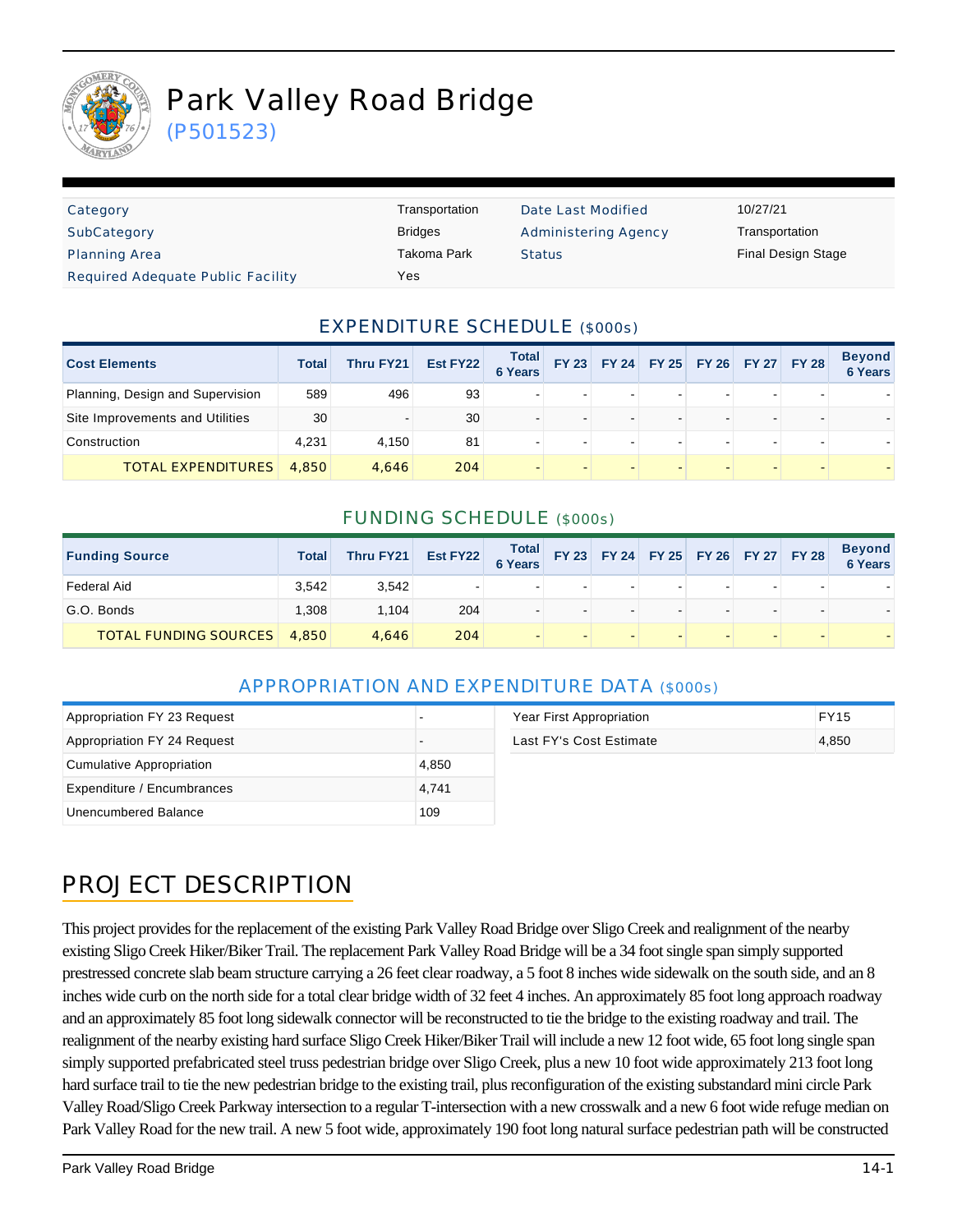along the existing hard surface trail. Also, a parking lot will be removed at the northwest of the Park Valley Road Bridge.

# LOCATION

The project site is located west the intersection of Park Valley Road and Sligo Creek Parkway in Silver Spring.

## **CAPACITY**

Upon completion, the Average Daily Traffic [ADT] on the Park Valley Road Bridge will remain under 1,100 vehicles per day.

# ESTIMATED SCHEDULE

The design of the project is underway with C.I.P. NO. 509132 and is expected to finish in 2018. The construction is scheduled to start in the Spring of 2018 and be completed in the mid 2020. The schedule is delayed due to requirements for Federal funding, additional stream work and drainage required for M-NCPPC park permit, and WSSC design schedule for a water main relocation.

### PROJECT JUSTIFICATION

The existing Park Valley Road Bridge, built in 1931, is a 30 foot single span structure carrying a 20 foot clear roadway and a 5 foot wide sidewalk on the south side, for a total clear bridge width of 25 feet 9 inches. The 2013 inspection revealed that the concrete deck and abutments are in very poor condition. This bridge is considered structurally deficient. The bridge has posted load limits of 30,000 lb. The trail realignment is necessary to maintain pedestrian/bicycle access during construction of the replacement Park Valley Bridge, improve pedestrian/bicycle safety and accessibility of the Sligo Creek hiker/biker trail in the vicinity of Park Valley Road, and enhance the trail in compliance with ADA requirements.The reconfigured T-intersection will improve traffic safety and provide better access for school buses and fire-rescue apparatus.

## OTHER

Park Valley Road is classified as a secondary residential roadway in the East Silver Spring Master Plan. The road will be closed and vehicular traffic will be detoured during construction. Right-of-way acquisition is not required. The construction will be implemented in two phases. Phase 1: Construct the intersection reconfiguration, new pedestrian bridge and hiker/biker trail realignment. Pedestrian/bicycle access will be maintained through the existing Park Valley Road Bridge. Phase 2: Construct the replacement of the Park Valley Road Bridge and approach roadway pavement. Pedestrian/bicycle access will be maintained through the new pedestrian and hiker/biker trail.

## FISCAL NOTE

The costs of construction and construction management for the replacement of the Park Valley Road Bridge and associated approach work are eligible for up to 80 percent Federal Aid. The cost of construction and construction management for the realignment of the nearby existing Sligo Creek Hiker/Biker Trail, including the new pedestrian bridge, new trail and reconfiguration of the intersection are eligible for up to 80 percent federal funds by transportation alternatives program. The construction and construction management for the new natural surface pedestrian path will be 100 percent General Obligation Bonds. In FY18, \$270,000 in GO Bonds was transferred from the Piney Meetinghouse Road Bridge project (P501522). In FY18, Council approved a supplemental appropriation to add \$630,000 in Federal Aid.

## **DISCLOSURES**

A pedestrian impact analysis has been completed for this project.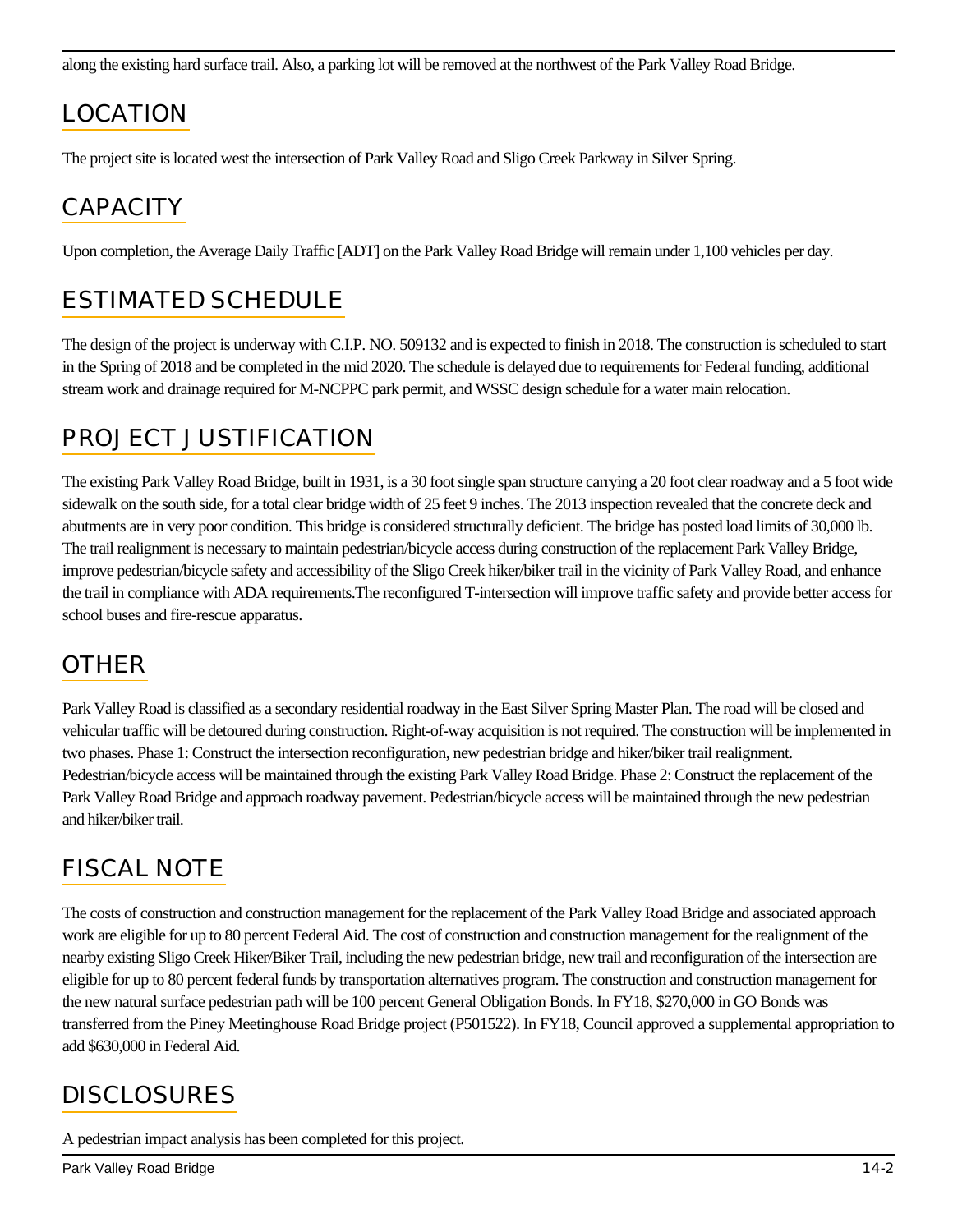# **COORDINATION**

Bridge Design Project CIP 509132, FHWA - Federal Aid Bridge Replacement/Rehabilitation Program, FHWA - Transportation Alternatives Program, Maryland State Highway Administration, Maryland Department of the Environment, Maryland-National Capital Prak And Planning Commission, Montgomery County Department of Permitting Services